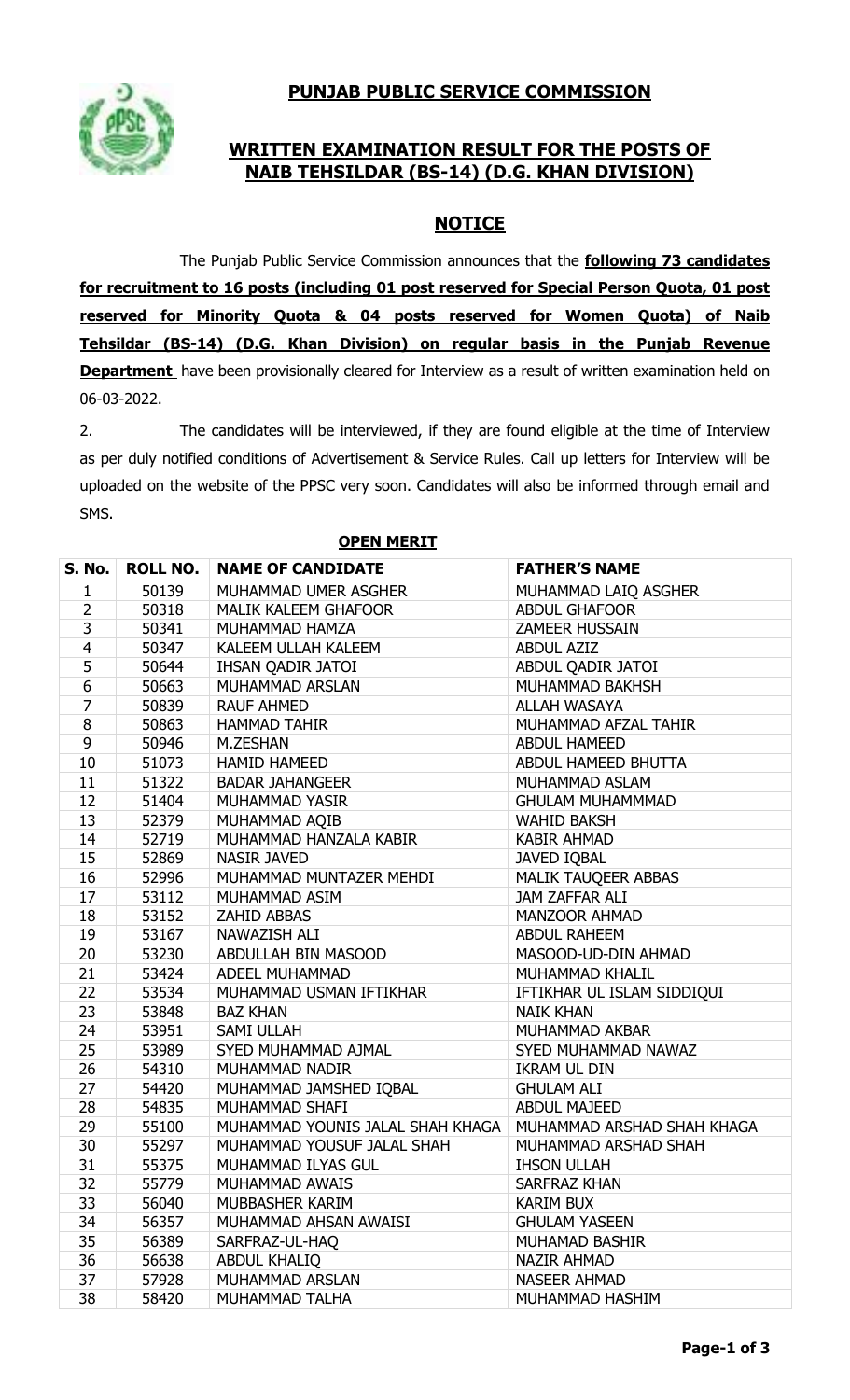| 39 | 58705 | MUHAMMAD QASIM           | <b>GHULAM MUJTABA</b> |
|----|-------|--------------------------|-----------------------|
| 40 | 58868 | <b>MANSOOR AHMAD</b>     | ABDUL RAZAQ           |
| 41 | 59204 | <b>HASEEB ANJUM</b>      | <b>NAZIR AHMAD</b>    |
| 42 | 59556 | <b>SAFDAR ABBAS</b>      | LIAQAT ALI            |
| 43 | 59719 | <b>TALIB FAIZ</b>        | <b>FAIZ MUHAMMAD</b>  |
| 44 | 59767 | MUHAMMAD AJWAD RAHIM     | <b>ABDUL RAHIM</b>    |
| 45 | 60469 | <b>ZEESHAN RIAZ</b>      | <b>RIAZ AHMAD</b>     |
| 46 | 60651 | <b>ZEESHAN MAJEED</b>    | <b>MAJEED AHMAD</b>   |
| 47 | 60654 | ANWAR IQBAL              | M JAVEED IQBAL        |
| 48 | 60715 | MUHAMMAD JUNAID AHTASHAM | MUHAMMAD MUNIR IQBAL  |
| 49 | 61214 | SHEHRYAR KHAN JATOI      | ZAFAR IQBAL JATOI     |
| 50 | 61555 | <b>MUHAMMAD SHAKEEL</b>  | <b>ABDUL SATTAR</b>   |

#### **SPECIAL PERSONS QUOTA**

| S. No. |       | <b>ROLL NO.   NAME OF CANDIDATE</b> | <b>FATHER'S NAME</b> |
|--------|-------|-------------------------------------|----------------------|
| 51     | 52205 | <b>HAKEEM ULLAH</b>                 | <b>FAIZ MUHAMMAD</b> |
| 52     | 52221 | ATEEQ UR REHMAN                     | WAHID BAKHSH         |
| 53     | 52305 | MUHAMMAD AKRAM                      | NAZEER AHMED         |
| 54     | 57342 | AFAQ SALEEM                         | EJAZ AHMAD           |

### **MINORITY QUOTA**

| <b>No</b><br>S. | <b>ROLL NO.</b> | <b>NAME OF CANDIDATE</b> | <b>FATHER'S NAME</b> |
|-----------------|-----------------|--------------------------|----------------------|
|                 | 742 T<br>56     | <b>ANAM MASAUD</b>       | AHMAD<br>JAMIL       |

#### **WOMEN QUOTA**

| <b>S. No.</b> | <b>ROLL NO.</b> | <b>NAME OF CANDIDATE</b> | <b>FATHER'S NAME</b>        |
|---------------|-----------------|--------------------------|-----------------------------|
| 56            | 51095           | SAYADA SHABANA GULL      | SAYYAD GHULAM SHABIR SHAH   |
| 57            | 51600           | RAHAT BATOOL             | MUHAMMAD SIDDIQUE           |
| 58            | 51617           | <b>HUMERA RAFEEQ</b>     | MUHAMMAD RAFEEQ             |
| 59            | 51621           | <b>MEHR UN NISA</b>      | MUHAMMAD JAMAL              |
| 60            | 51812           | <b>TAHIRA BATOOL</b>     | MUSHTAQ HUSSSAIN            |
| 61            | 51872           | <b>ZAREENA BIBI</b>      | MUHAMMAD RAMZAN             |
| 62            | 51950           | SOBIA EJAZ               | <b>EJAZ AHMED</b>           |
| 63            | 51983           | NADIA ARSHAD             | MUHAMMAD ARSHAD             |
| 64            | 52162           | <b>IQRA BATOOL</b>       | <b>MALIK M AJMAL</b>        |
| 65            | 56692           | KHUSHBOO FATIMA          | AKHWAND RASHID MAMOON GHILZ |
| 66            | 56719           | <b>ASMA BIBI</b>         | <b>ASHIQ HUSSAIN</b>        |
| 67            | 56788           | <b>NEELAM TAHREEM</b>    | <b>KAREEM BAKHSH</b>        |
| 68            | 56906           | <b>FARHA RAHIM</b>       | <b>RAHIM BAKHSH</b>         |
| 69            | 56950           | <b>ZARAFSHAN AIMAN</b>   | <b>NAZEER AHMAD</b>         |
| 70            | 57072           | <b>MAHRUNNISA</b>        | <b>ALLAH BUKSH</b>          |
| 71            | 57109           | <b>AAMURZISH TOOBA</b>   | MUHAMMAD MUNAWAR ALI SHIRAN |
| 72            | 57212           | RABIA BATOOL             | <b>WALI MUHAMMAD</b>        |
| 73            | 57246           | <b>MAHROSH ALTAF</b>     | <b>ALTAF NAZEER</b>         |

candidate at Sr. No. 55 **(Minority Quota)** also qualified against Women Quota.

3. **03** candidates bearing Roll Nos.56534, 56813 & 60845 have failed to write the paper code and fill the relevant bubble code on their answer sheets. Therefore, according to P.D. No. 16.28 (b) of PPSC Policy Decision-2016, their answer sheets were not marked and their candidatures have been cancelled.